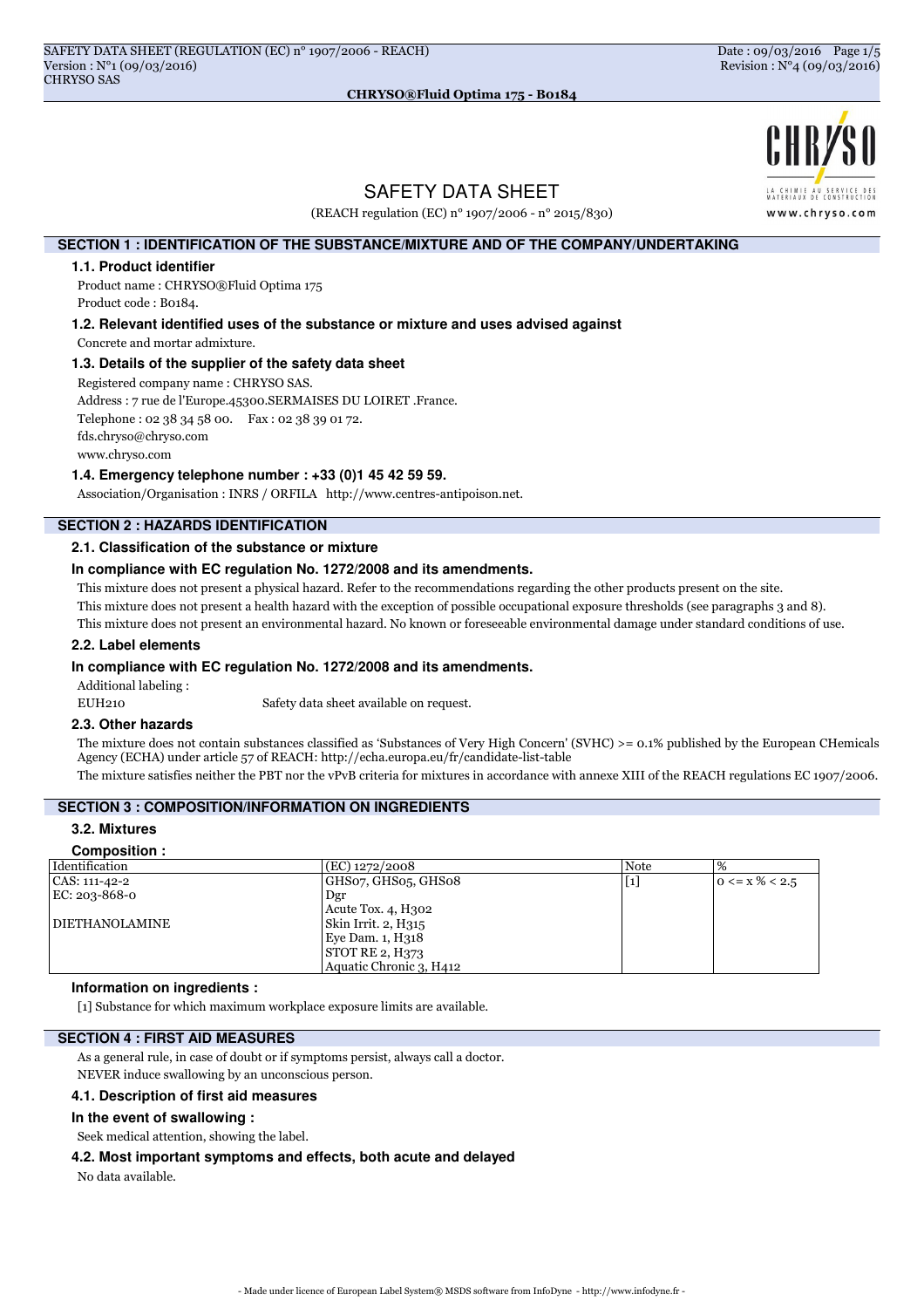# **4.3. Indication of any immediate medical attention and special treatment needed**

No data available.

# **SECTION 5 : FIREFIGHTING MEASURES**

Non-flammable.

#### **5.1. Extinguishing media**

No data available.

# **5.2. Special hazards arising from the substance or mixture**

A fire will often produce a thick black smoke. Exposure to decomposition products may be hazardous to health.

Do not breathe in smoke.

In the event of a fire, the following may be formed :

- carbon monoxide (CO)
- carbon dioxide (CO2)
- sulphur dioxide (SO2)

#### **5.3. Advice for firefighters**

No data available.

# **SECTION 6 : ACCIDENTAL RELEASE MEASURES**

## **6.1. Personal precautions, protective equipment and emergency procedures**

Consult the safety measures listed under headings 7 and 8.

#### **For first aid worker**

First aid workers will be equipped with suitable personal protective equipment (See section 8).

#### **6.2. Environmental precautions**

Contain and control the leaks or spills with non-combustible absorbent materials such as sand, earth, vermiculite, diatomaceous earth in drums for waste disposal.

Prevent any material from entering drains or waterways.

## **6.3. Methods and material for containment and cleaning up**

Clean preferably with a detergent, do not use solvents.

#### **6.4. Reference to other sections**

No data available.

# **SECTION 7 : HANDLING AND STORAGE**

Requirements relating to storage premises apply to all facilities where the mixture is handled.

#### **7.1. Precautions for safe handling**

Always wash hands after handling.

# **Fire prevention :**

Prevent access by unauthorised personnel.

# **Recommended equipment and procedures :**

For personal protection, see section 8.

Observe precautions stated on label and also industrial safety regulations.

#### **Prohibited equipment and procedures :**

No smoking, eating or drinking in areas where the mixture is used.

# **7.2. Conditions for safe storage, including any incompatibilities**

No data available.

# **Packaging**

Always keep in packaging made of an identical material to the original.

#### **7.3. Specific end use(s)**

No data available.

### **SECTION 8 : EXPOSURE CONTROLS/PERSONAL PROTECTION**

#### **8.1. Control parameters**

# **Occupational exposure limits :**

| - France (INRS - ED984 : 2008) : |                 |                       |                          |                          |                          |           |
|----------------------------------|-----------------|-----------------------|--------------------------|--------------------------|--------------------------|-----------|
| CAS                              | $VME$ - $ppm$ : | $VME-mg/m3: VLE-ppm:$ |                          | $VLE-mg/m3$ : Notes:     |                          | TMP No :  |
| 111-42-2                         |                 |                       | $\overline{\phantom{0}}$ | $\overline{\phantom{0}}$ | $\overline{\phantom{0}}$ | 49.49 Bis |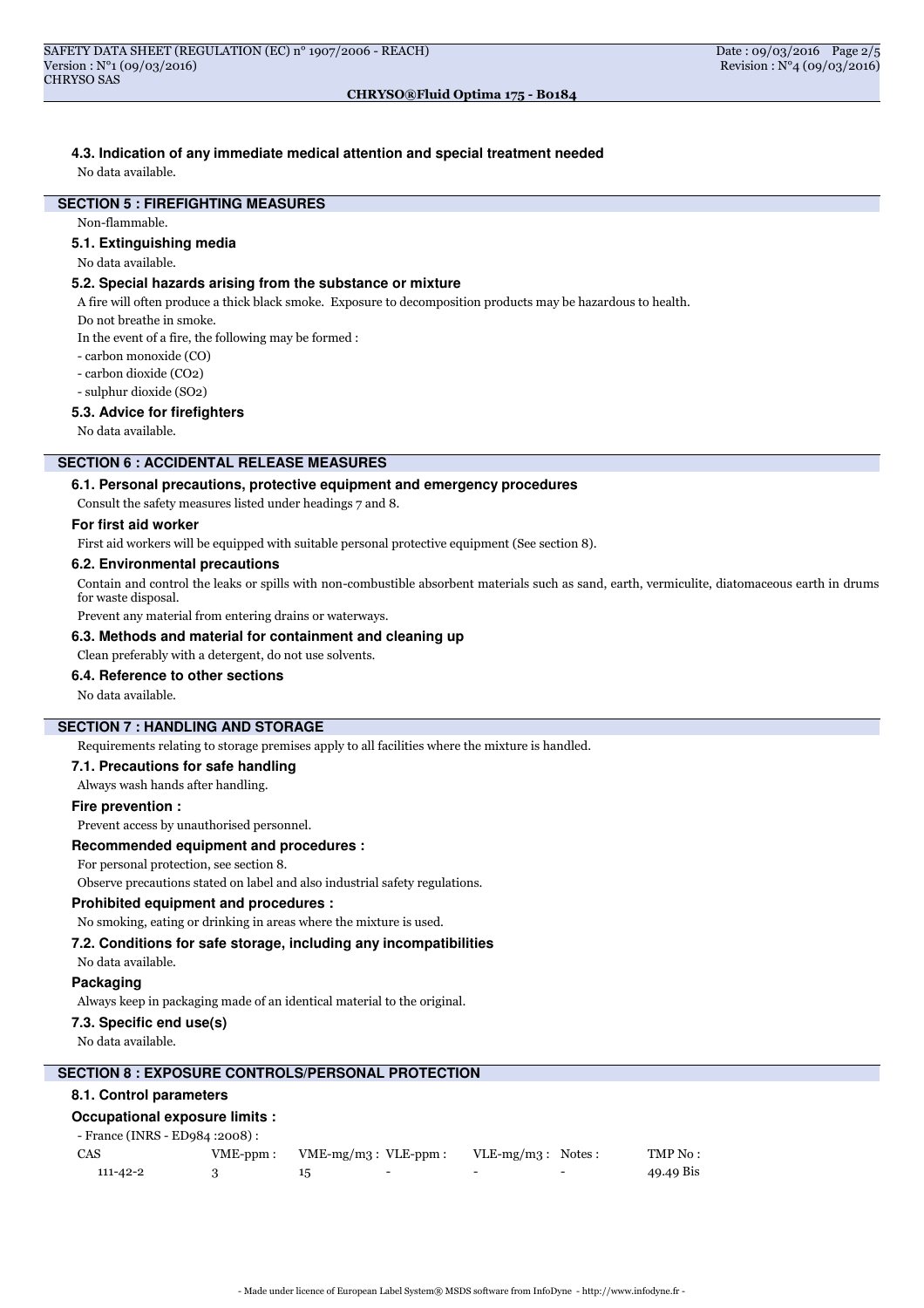# **8.2. Exposure controls**

## **Personal protection measures, such as personal protective equipment**

Pictogram(s) indicating the obligation of wearing personal protective equipment (PPE) :



Use personal protective equipment that is clean and has been properly maintained.

Store personal protective equipment in a clean place, away from the work area.

Never eat, drink or smoke during use. Remove and wash contaminated clothing before re-using. Ensure that there is adequate ventilation, especially in confined areas.

# **- Eye / face protection**

Avoid contact with eyes.

Use eye protectors designed to protect against liquid splashes

Before handling, wear safety goggles in accordance with standard EN166.

#### **- Hand protection**

Wear suitable protective gloves in the event of prolonged or repeated skin contact.

Type of gloves recommended :

- Natural latex
- Nitrile rubber (butadiene-acrylonitrile copolymer rubber (NBR))
- PVC (polyvinyl chloride)
- Butyl Rubber (Isobutylene-isoprene copolymer)

#### **- Body protection**

Work clothing worn by personnel shall be laundered regularly.

After contact with the product, all parts of the body that have been soiled must be washed.

# **SECTION 9 : PHYSICAL AND CHEMICAL PROPERTIES**

#### **9.1. Information on basic physical and chemical properties**

# **General information :**

| Physical state:                                        | Viscous liquid.           |
|--------------------------------------------------------|---------------------------|
| Odour                                                  | Characteristic            |
| Yellow<br>Colour                                       |                           |
| Important health, safety and environmental information |                           |
| pH:                                                    | $6.00$ .                  |
|                                                        | Neutral.                  |
| Boiling point/boiling range:                           | Not relevant.             |
| Flash point interval:                                  | Not relevant.             |
| Vapour pressure $(50^{\circ}C)$ :                      | Below 110 kPa (1.10 bar). |
| Density:                                               | >1                        |
| Water solubility:                                      | Soluble.                  |
| Melting point/melting range:                           | Not relevant.             |
| Self-ignition temperature:                             | Not relevant.             |
| Decomposition point/decomposition range:               | Not relevant.             |
| ዓ 2  Other information                                 |                           |

#### **9.2. Other information**

No data available.

# **SECTION 10 : STABILITY AND REACTIVITY**

#### **10.1. Reactivity**

No data available.

#### **10.2. Chemical stability**

This mixture is stable under the recommended handling and storage conditions in section 7.

# **10.3. Possibility of hazardous reactions**

No data available.

# **10.4. Conditions to avoid**

Avoid :

# - frost

## **10.5. Incompatible materials**

No data available.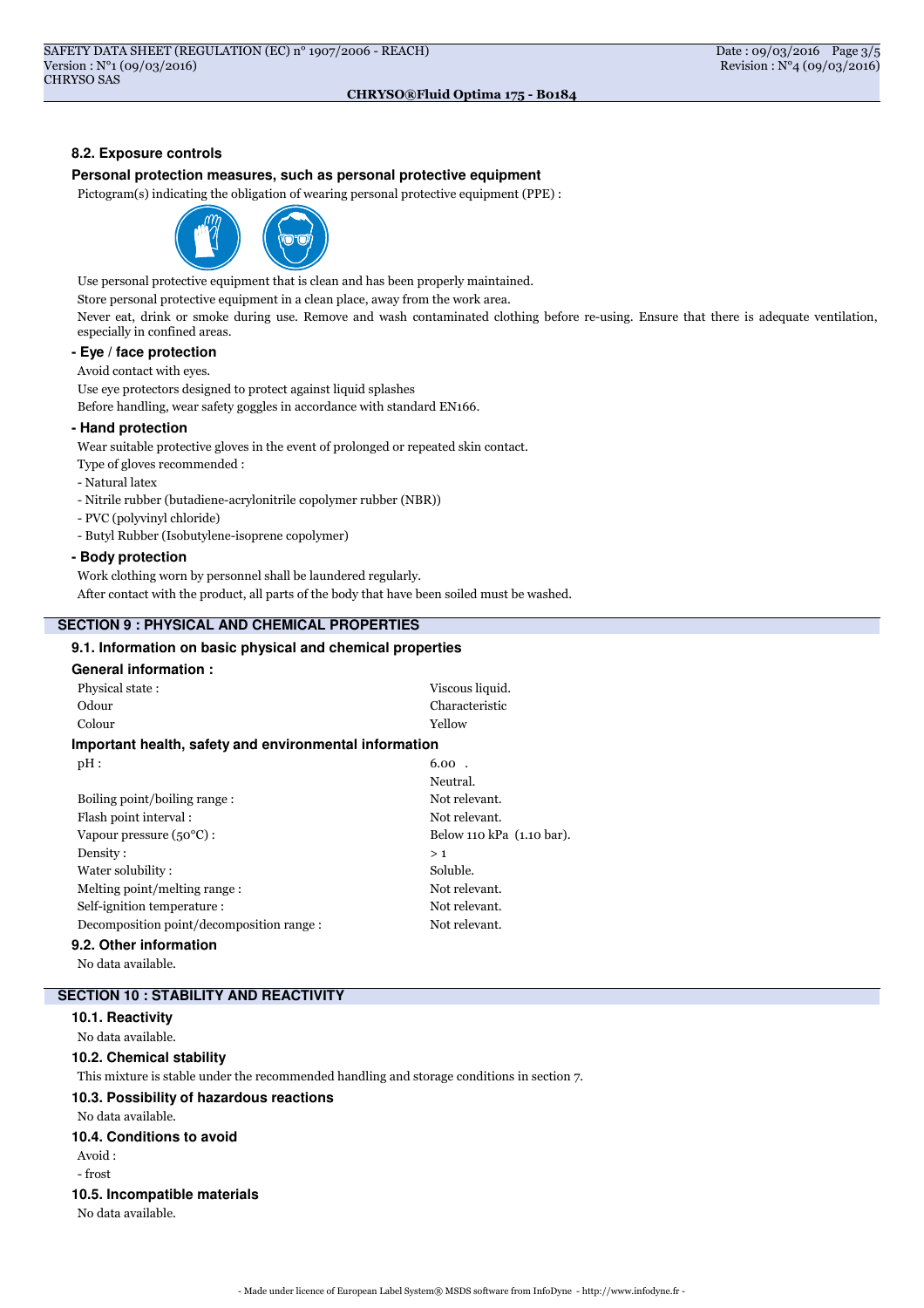## **10.6. Hazardous decomposition products**

The thermal decomposition may release/form :

- carbon monoxide (CO)

- carbon dioxide (CO2)

- sulphur dioxide (SO2)

# **SECTION 11 : TOXICOLOGICAL INFORMATION**

# **11.1. Information on toxicological effects**

No data available.

## **11.1.1. Substances**

No toxicological data available for the substances.

## **11.1.2. Mixture**

**Serious damage to eyes/eye irritation :**

No observed effect.

Corneal haze : Average score < 1

**Monograph(s) from the IARC (International Agency for Research on Cancer) :**

CAS 111-42-2 : IARC Group 2B : The agent is possibly carcinogenic to humans.

# **SECTION 12 : ECOLOGICAL INFORMATION**

#### **12.1. Toxicity**

| 12.1.1. Substances                               |                                                                                                                                         |
|--------------------------------------------------|-----------------------------------------------------------------------------------------------------------------------------------------|
| DIETHANOLAMINE (CAS: 111-42-2)<br>Fish toxicity: | $LC_{50} = 1460$ mg/l<br>Species : Pimephales promelas<br>Duration of exposure : 96 h<br>OECD Guideline 203 (Fish, Acute Toxicity Test) |
| Crustacean toxicity:                             | $EC50 = 55 mg/l$<br>Species : Daphnia magna<br>Duration of exposure: 48 h<br>OECD Guideline 202 (Daphnia sp. Acute Immobilisation Test) |
|                                                  | $NOEC = 0.78$ mg/l<br>Species : Daphnia magna<br>Duration of exposure: 21 days                                                          |
| Algae toxicity:                                  | $ECr50 = 2.2$ mg/l<br>Species : Pseudokirchnerella subcapitata<br>Duration of exposure : 96 h                                           |

#### **12.1.2. Mixtures**

No aquatic toxicity data available for the mixture.

# **12.2. Persistence and degradability**

#### **12.2.1. Substances**

DIETHANOLAMINE (CAS: 111-42-2)

Biodegradability : no degradability data is available, the substance is considered as not degrading quickly.

OECD Guideline 201 (Alga, Growth Inhibition Test)

#### **12.3. Bioaccumulative potential**

No data available.

**12.4. Mobility in soil**

No data available.

# **12.5. Results of PBT and vPvB assessment**

No data available.